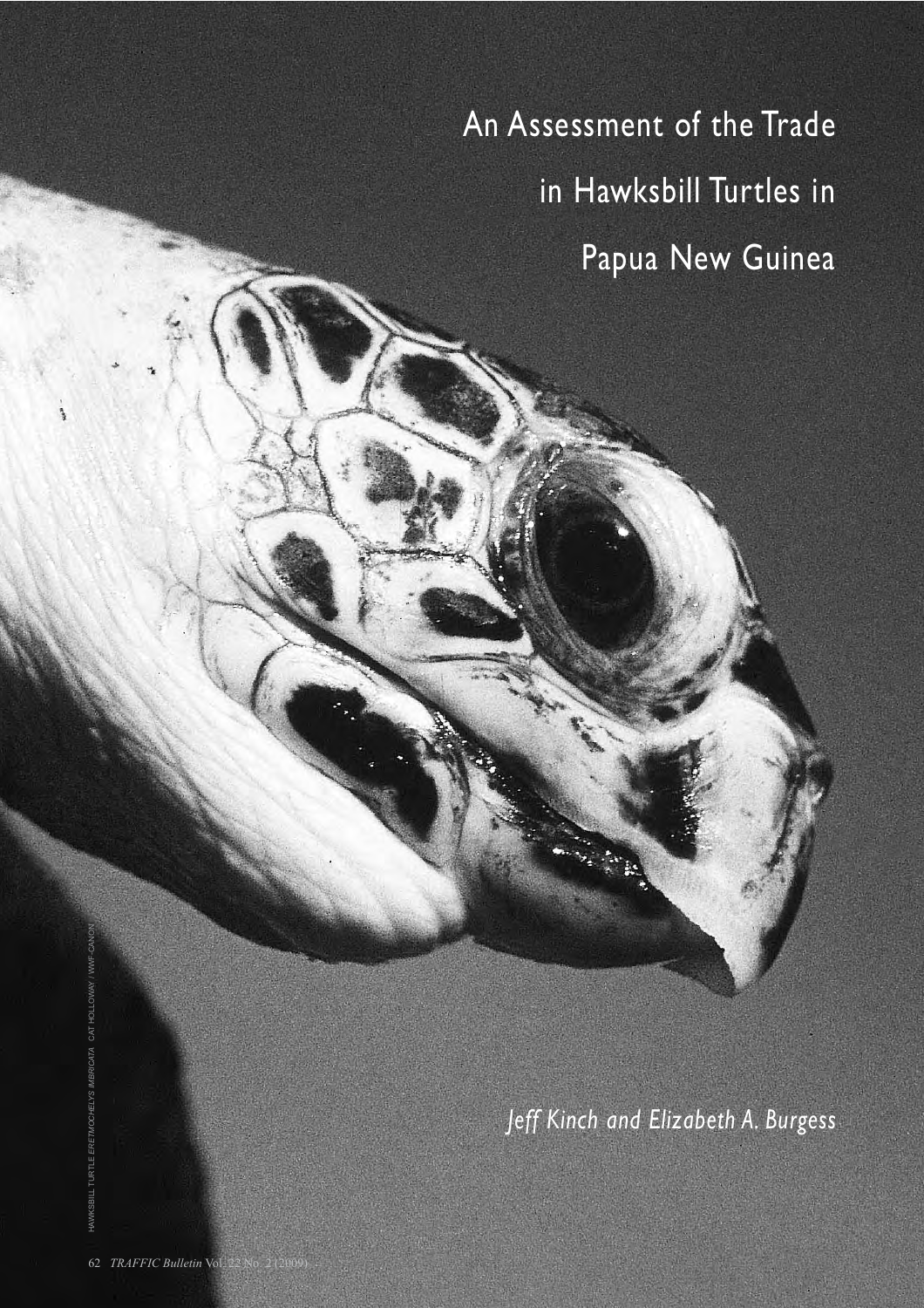*he trade in Hawksbill Turtles* Eretmochelys<br>imbricata, medium-sized cheloniids with a<br>pan-tropical distribution, has been recognized<br>as a key threat to their conservation in the<br>wild. and has greatly contributed to the imbricata*, medium-sized cheloniids with a pan-tropical distribution, has been recognized as a key threat to their conservation in the wild, and has greatly contributed to the species being listed as Critically Endangered in the* IUCN Red List *(Milliken and Tokunaga, 1987; Groombridge and Luxmoore, 1989; Meylan and Donnelly, 1999; van Dijk and Shepherd, 2004; TRAFFIC Southeast Asia-Indo china, 2004; Bräutigam and Eckert, 2006; Mortimer and Donnelly, 2007; IUCN, 2009). Sought after for its thick keratinous shell plates (often referred to as bekko or tortoiseshell), eggs, and sometimes meat, unsustainable harvest levels have endangered the Hawksbill Turtle throughout its distribution. Declines in populations in the Pacific have been widely reported (Hirth, 1971; Witzell and Banner, 1980; Pritchard, 1982; Balazs, 1983; Witzell, 1983; Johannes, 1986; Groombridge and Luxmoore, 1989; Miller, 1994; NMFS and USFWS, 1998; Meylan and Donnelly, 1999; Mortimer and Donnelly, 2007). Hawksbill Turtles and their eggs are widely used in Papua New Guinea for a variety of purposes, including subsistence, sale, barter (Spring, 1980, 1981, 1982a,b,c; Pernetta and Hill, 1981; Wright and Richards, 1983; Kinch, 1999, 2002, 2003a; Koczberski* et al.*, 2006) and for celebrations at Christmas and the end of the school year, which coincide with the peak turtle nesting period in the austral summer months (Kwan, 1994; Kinch, 1999, 2002, 2003a). In many areas of Papua New Guinea, Hawksbill Turtles are also opportunistically taken as 'by-catch' by fishers out on the reefs targeting lobsters, shellfish and sea cucumbers (Kinch, 1999; Kinch* et al.*, 2007).*

# **BACKGROUND**

Tortoiseshell has long been used by the coastal and island villagers in Papua New Guinea for a variety of utilitarian, decorative and ceremonial purposes (Table 1). However, Pritchard (1979) and Spring (1981) reported that the use of tortoiseshell and Hawksbill Turtle carapaces in ceremonies has generally been abandoned. In the Trobriand Islands in Milne Bay Province, young girls have their ears pierced as babies and tortoiseshell earrings are inserted and continue to be added as the girl grows, resulting in large extended ear-lobes (J. Kinch, pers. obs.). Tortoiseshell lime sticks or spatulas (usually an ornately carved piece of scute) are used to transfer lime powder (made from coral, freshwater or marine shells) to the mouth when chewing the mildly narcotic betel nut *Areca catechu* (Boucher and Mannan, 2002; Strickland, 2002), and are popular amongst men in the Milne Bay Province (Kinch, 1999, 2001).

# **Historical trade in tortoiseshell**

A market for tortoiseshell derived from the carapace and marginal scutes of Hawksbill Turtles has existed for centuries. Tortoiseshell became a valuable trade commodity between indigenous inhabitants and European traders, consequently playing a significant role in

changing the cultural and economic fabric of coastal and island inhabitants in the Pacific. For example, during the expedition of *HMS Rattlesnake* in 1848, Huxley (1936) recorded that people brought yams, coconuts and tortoiseshell to his vessel anchored at Piron Island, Milne Bay Province, to trade for iron. During the later British and Australian colonial era, foreign traders regularly hired villagers to harvest Hawksbill Turtles on nesting islands within their waters in order to supply the lucrative tortoiseshell trade (Kinch, 1999, 2002, 2003a).

Eley (1988) reported that the Kiwai peoples of the Western Province, which borders the Australian islands of the Torres Strait, did not have a history of working or trading tortoiseshell, unlike their kin across the border in the Torres Strait (Limpus and Parmenter, 1986, 1988). However, Kiwai men who were employed in the Torres Strait crayfish fishery did learn to carve tortoiseshell, and upon returning to their home villages, began harvesting Hawksbill Turtles to obtain tortoiseshell. Kiwai tortoise shell products or the scutes were then traded or sold to Torres Strait Islanders (either as a business transaction or through traditional trade or kin relationships), who sold the items to companies in Cairns, who in turn sold them on the local market or shipped them to Japan. Eley (1988) also reported unsuccessful attempts by Kiwai villagers to ranch juvenile Hawksbill Turtles to grow out for later culling, by tethering juvenile Hawksbill Turtles that had been caught on the reefs to stakes on the mudflat adjoining the village.

In other parts of Papua New Guinea, Pritchard (1979) and Spring (1981) note that scutes were often kept by coastal and island villagers for sale to Japanese and European traders but that this trade had declined significantly in more remote regional areas and villages when Papua New Guinea became a signatory to the Convention on International Trade in Endangered Species of Wild Fauna and Flora (CITES) in 1976. However, despite being a party to CITES, the trade continued around the capital, Port Moresby (Pritchard, 1979; Hirth and Rohovit, 1992).

# **Previous market surveys**

During the 1970s and 1980s, several market surveys were conducted in Papua New Guinea to determine the levels of trade in Hawksbill Turtles. Between February 1979 and December 1981, daily surveys at Koki Market in Port Moresby recorded a total of 154 Hawksbill Turtles for sale (unpublished data, cited in Meylan and Donnelly, 1999). Hirth and Rohovit (1992) monitored several markets, hotels and supermarkets in Port Moresby for tortoiseshell products over 36 days from February 1989 to January 1990. No Hawksbill Turtle meat or shell were observed for sale during this survey at Koki Market, though regular inspection at Boroko Market saw on average one to six women vendors selling tortoiseshell earrings, bracelets and combs. Unworked scutes and juvenile carapaces (unworked and polished) were also observed on rare occasions. At this time, the turnover in tortoise shell products was not considered high (Hirth and Rohovit, 1992).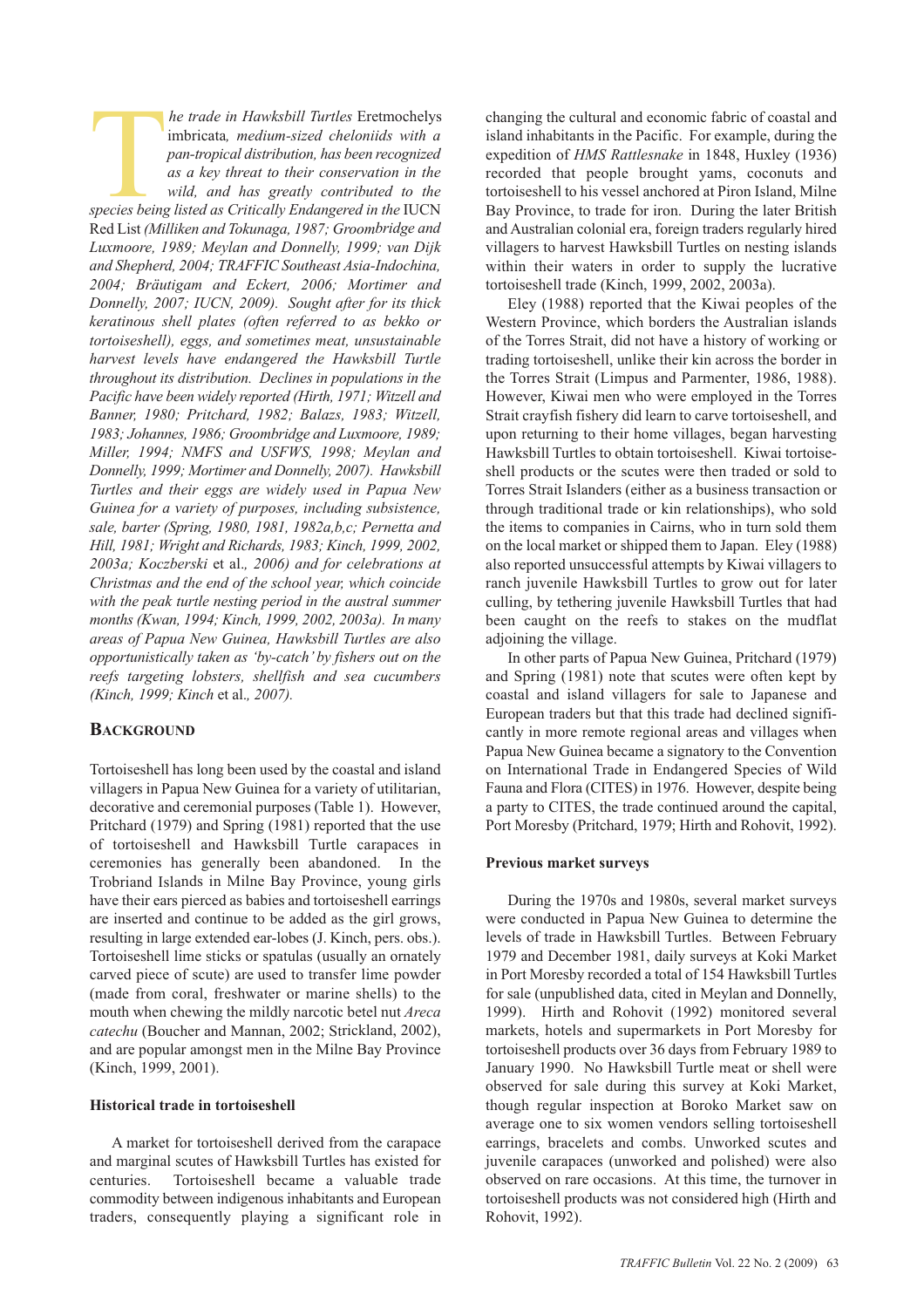

#### **Figure 1.**

#### **Map of the survey locations in Papua New Guinea.**

*1. Alotau, Milne Bay Province; 2. Port Moresby, National Capital District; 3. Hula Village, Central Province; 4. Lae, Morobe Province; 5. Madang, Madang Province; 6. Kimbe, West New Britain Province; 7. Hoskins, West New Britain Province; 8. Kokopo, East New Britain Province; 9. Rabaul, East New Britain Province; 10. Kavieng, New Ireland Province; and 11. Buka, Autonomous Region of Bougainville.*

Kwan (1991) estimated that from 1985 to 1987, Hawksbill Turtles accounted for two to five percent of the catch in the turtle meat fishery in Daru, Western Province. During a longer-term survey in the New Ireland Province during the early 1980s, less than five percent of all marine turtles harvested for sale were Hawksbill Turtles (Wright and Richards, 1983).

More recent studies have shown that the level of take can be high in some areas. For example, in the islands of the Calvados Chain, Milne Bay Province, a survey conducted from September 1998 to April 1999 reported 50 Hawksbill Turtles (14 of which were traded to other islands), and eggs from 196 nests were harvested from islands in the territorial waters claimed by Brooker Islanders in the Louisiade Archipelago (Kinch, 1999, 2002, 2003a). Recent socio-economic assessments and marine resource reviews conducted for New Ireland, Morobe and Milne Bay Provinces over 12-month periods, reported that marine turtles were harvested by coastal and island villagers (National Fisheries Authority, 2005, 2006,

2007a,b,c), with stuffed juvenile Hawksbill Turtles occasionally observed for sale in Kavieng market in New Ireland Province (National Fisheries Authority, 2007b). In Milne Bay Province, between two and eight live juvenile Hawksbill Turtles were regularly cited on sale in the Alotau town market, with additional turtle carcasses also for sale (Kinch, 2003b). Koczberski *et al.* (2006) report that the decline in marine turtle abundance in West New Britain Province is linked to the sale of turtle meat and eggs to immigrant workers on the local oil palm estates.

# **CURRENT ASSESSMENT**

# **Methods**

Between May and August 2007, the lead author conducted surveys of retail outlets in nine regional centres across eight provinces in Papua New Guinea (Figure 1).

| <b>Province</b>      | <b>Use</b>                                                                                                                                                                                                                                                                                                                                                                    | Reference                                                                |
|----------------------|-------------------------------------------------------------------------------------------------------------------------------------------------------------------------------------------------------------------------------------------------------------------------------------------------------------------------------------------------------------------------------|--------------------------------------------------------------------------|
| Central              | Necklaces for bride price, earnings and ceremonial belts                                                                                                                                                                                                                                                                                                                      | Seligman, 1910; Pritchard, 1979                                          |
| East New Britain     | Needles for tattooing young girls                                                                                                                                                                                                                                                                                                                                             | Pritchard, 1979                                                          |
| East Sepik           | Fish-hooks                                                                                                                                                                                                                                                                                                                                                                    | Pritchard, 1979                                                          |
| Gulf                 | Fish-hooks                                                                                                                                                                                                                                                                                                                                                                    | Turner, 1878                                                             |
| Madang               | Carved shell for bride price                                                                                                                                                                                                                                                                                                                                                  | Pritchard, 1979                                                          |
| Manus<br>Milne Bay   | Ceremonial belts, rings, earrings, bracelets,<br>headbands, spoons, combs and fish-hooks, and as a musical<br>complement (scattered on the ground like a deck of cards to<br>produce sound)<br>Earrings, rings, lime sticks (used to transfer lime to the mouth<br>when chewing betel nut), combs, sewing needles and as<br>garden magic (ground up with egg shells and mixed | Pritchard, 1979; Spring, 1981                                            |
|                      | with soil when planting yams)                                                                                                                                                                                                                                                                                                                                                 | Edge-Partington, 1890-1898; Pritchard,<br>1979; Kinch, 1999, 2002, 2003a |
| Morobe               | Fish-hooks                                                                                                                                                                                                                                                                                                                                                                    | Kinch, pers. obs.                                                        |
| New Ireland          | Jewellery                                                                                                                                                                                                                                                                                                                                                                     | Pritchard, 1979                                                          |
| <b>Torres Strait</b> | Fish-hooks, scrapers, in-lay on shell, masks and combs                                                                                                                                                                                                                                                                                                                        | Edge-Partington, 1890–1898                                               |
| West New Britain     | Carved shell for bride price                                                                                                                                                                                                                                                                                                                                                  | Pritchard, 1979                                                          |

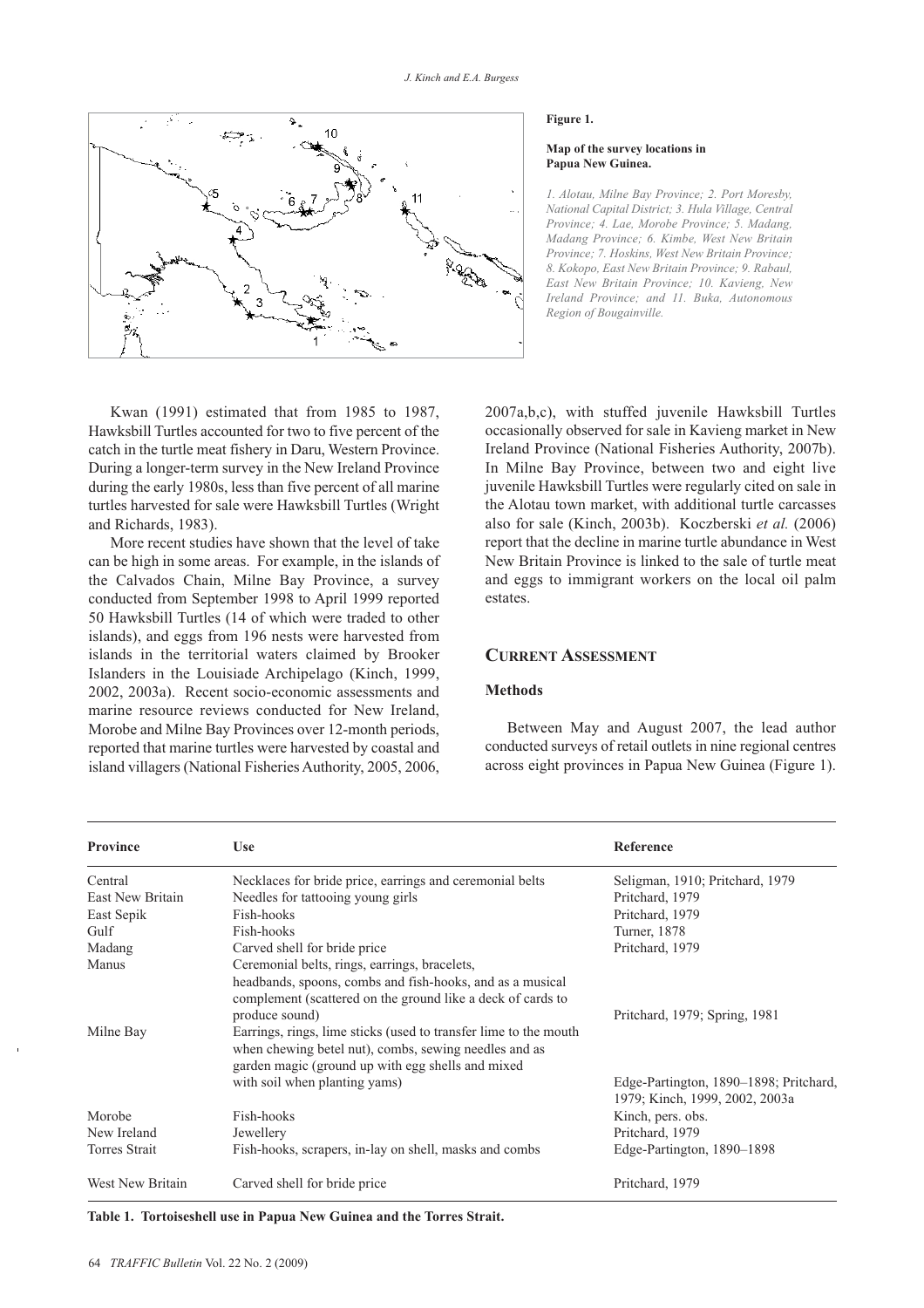The aim was to gain a contemporary overview of the country's trade in marine turtles and marine turtle products. Information such as volumes of trade, number of traders, trade dynamics, possible sources of marine turtles, species involved in the trade, trade routes, and end destinations was gathered through informal and semistructured interviews with market sellers, artefact retailers, hotel staff and discussions with members of the public.

Various government agencies, conservation nongovernmental organizations and local universities were also consulted. Data from the UNEP-WCMC CITES trade database on Hawksbill Turtle trade from 1950 to 2006 were analysed and compared across the Oceania region.

Prices quoted were in Papua New Guinea Kina (PGK), though all prices quoted in this report have been converted into USD; in May 2007, the exchange rate was PGK0.33 to one US dollar.

### **National legislation**

Currently, of the six turtle species found in Papua New Guinea, the Leatherback *Dermachelys coriacea* is protected under government legislation (Kula and George, 1996). The *Flora and Fauna Protection and Control Act* (1966) stipulates that any person who knowingly buys, sells, offers or consigns for sale, or is in possession or in control of a protected animal is liable to a fine of PGK500 (USD165).

This Act also provides for the establishment of Wildlife Management Areas (WMAs). WMAs provide a mechanism for the local control of fauna on land and in waters held under customary ownership. To date, WMAs have been the most used form of area-based conservation in Papua New Guinea, and can act as sanctuaries for the protection of endangered species depending on the rules developed for resource owners' specific needs. The establishment of a WMA requires the demarcation of social and spatial boundaries to be recognized in consultation with the Department of Environment and Conservation (DEC) and Local Level Government (LLG), and the formation of a Wildlife Management Committee by ministerial appointment, which draws up a schedule of rules and penalties.

In Papua New Guinea, most nesting beaches and marine habitats are owned by a large number of clan and sub-clan groups whose tenure rights are recognized in the National Constitution. Only the open seas, mineral resources, previously alienated land and protected fauna are vested in the State. Subsequently, any plans for the sustainable use or conservation of Hawksbill Turtles in Papua New Guinea will require innovative methods that recognize community rights to sea turtle resources and habitats, while attempting to conserve (and 'recover') the species. Thus, there is a need to adopt an approach that strengthens local conservation practices on one hand, but also strengthens or develops appropriate legislative and policy frameworks.

Other legislation in Papua New Guinea that could also be applicable for Hawksbill Turtle conservation and sustainable management include:

- *Customs (Prohibited Exports) Regulation* (1963) regulates the export of flora and fauna from fishing, pastoral, agricultural and forestry industries;
- *Land Groups Incorporation Act* (1974) allows for the formal recognition of social groups over their territory and natural resources;
- *Conservation Areas Act* (1978)*,* like the *Flora and Fauna Protection and Control Act* (1966)*,* allows for a variety of protective regimes on land and waters under customary tenure;
- *Firearms Act* (1978) restricts the use of weapons and explosives;
- *International Trade (Fauna and Flora) Act* (1979) regulates and restricts the export of CITES species;
- *International Trade (Fauna and Flora) (Fauna) Regulation (1982)* prescribes the documentation required to trade in CITES-listed fauna, to and from Papua New Guinea;
- *Village Courts Act* (1989) lists the 'prescribed offences' which can be dealt with in village courts;
- *Organic Law on Provincial Governments and Local-level Governments* (1997) regulates the respective rights and obligations of the various levels of government in the field of resource management; allows for the development of Ward or Local Level legislation under Sections 42 and 44, which could be used to draw up local-level conservation laws that could potentially ban Hawksbill Turtle and egg take, and establish nesting beach closures;
- *Fisheries Management Act* (1998) provides the framework for policy and decision to promote the management and sustainable development of fisheries;
- *Fisheries Management Regulation* (2000) sets out the procedures, fees and conditions for the licensing of vessels and establishments. The conditions include a requirement for licensed export vessels or establishments to operate in accordance both with Papua New Guinean law and the requirements of importing countries.

#### **International Conventions**

Papua New Guinea has been a Party to CITES since 1976. Atlantic Hawksbill Turtle populations were included in CITES Appendix I in 1975 and Pacific populations in Appendix II. In 1977, Pacific Hawksbill Turtle populations were also included in Appendix I.

Since the Hawksbill Turtle is listed in CITES Appendix I, the international trade in tortoiseshell products from Papua New Guinea is generally prohibited. Under strict regulations, CITES allows non-commercial trade in Appendix I species only in exceptional circumstances, such as for scientific or zoological purposes, if such trade will not jeopardize their chances for survival. For such non-commercial trade to occur in accordance with CITES, a valid import permit and a valid export permit or re-export certificate are required. Therefore, if a person wishes to take any tortoiseshell product(s) out of Papua New Guinea, an export permit should be obtained from DEC.

DEC in Papua New Guinea is responsible for the national control of the legal international trade in CITESlisted species, and the application of all measures to stop any illegal international trade of these species. The *International Trade (Fauna and Flora) Act* (1979) implements Papua New Guinea's obligations as a Party to CITES by controlling and regulating the trade, possession, transport, exportation and importation of certain fauna and flora. The *International Trade (Fauna and Flora) (Fauna) Regulation* (1982) prescribes the forms and permits to import, export or re-export fauna listed in CITES Appendix I, II or III, to and from Papua New Guinea.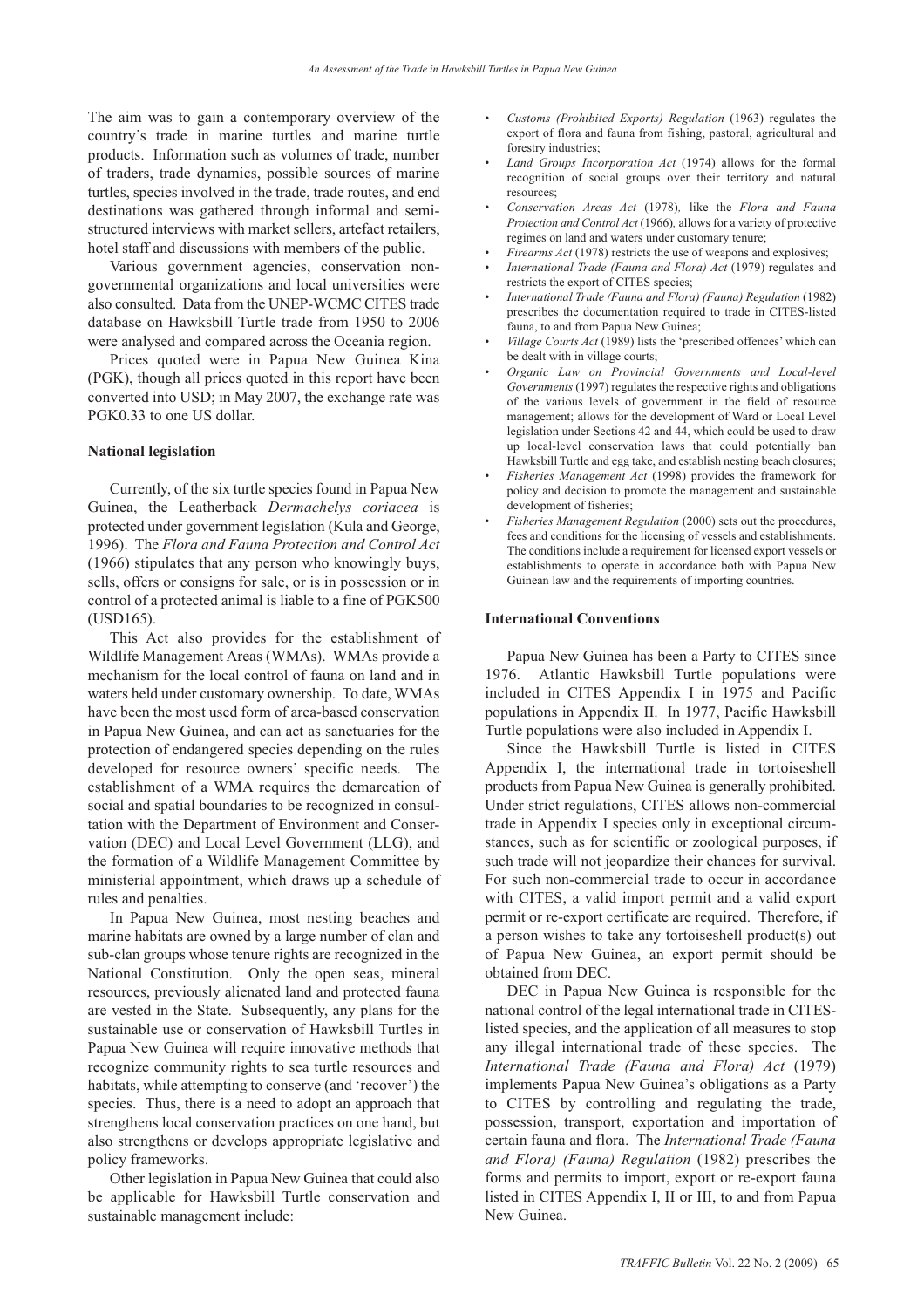| <b>Item</b>                        | Quantity | Price range     | Price mean | <b>Total value</b> |
|------------------------------------|----------|-----------------|------------|--------------------|
|                                    |          | (USD)           | (USD)      | (USD)              |
| Hawksbill (tortoiseshell) products | 1436     | $0.33 - 165.00$ | 8.20       | 11696.81           |
| Hawksbill Turtle carapace mask     |          | 49.50           | 49.50      | 49.50              |
| Green Turtle carapace              | 4        | $8.25 - 66.00$  | 31.35      | 125.40             |
| Olive Ridley Turtle carapace       |          | 16.50           | 16.50      | 16.50              |
| Freshwater turtle carapace         | 8        | $1.65 - 6.60$   | 5.98       | 47.84              |
| Freshwater turtle carapace mask    |          | 13.20           | 13.20      | 39.60              |
| <b>Total</b>                       | 1453     |                 |            | 11 975.70          |

**Table 2. Summary of turtle products observed on sale in Papua New Guinea, 2007.**

*Note: Prices quoted were in Papua New Guinea Kina (PGK), though all prices quoted in this report have been converted into USD; in May 2007, the exchange rate was PGK0.33 to one US dollar.* 

Unfortunately, CITES regulations appear to be minimally promoted or policed at present by DEC, as is evident by the sales of tortoiseshell items in duty-free shops at Jackson's International Airport. All direct flights from Papua New Guinea are to countries party to CITES: Australia has been a Party since 1976, China since 1981, Japan since 1980, Philippines since 1981, Singapore since 1987, and Solomon Islands since 2007.

While CITES addresses international trade in endangered species, the *Convention on Migratory Species of Wild Animals* (CMS, or Bonn Convention) attempts to address problems of endangered species at a national level, and encourages international co-operation to achieve conservation objectives (Hykle, 2000). Marine turtles follow a migratory life history, and therefore they travel between national territorial waters. CMS is an inter-governmental treaty, administered under the United Nations Environment Programme, and is concerned with the conservation of migratory species of wildlife and habitats on a global scale. The Hawksbill Turtle is listed in Appendix I and II of CMS. CMS Parties strive to protect these animals, conserve or restore habitats and control factors that might endanger them. Papua New Guinea is not currently a Party to CMS. The *Memorandum of Understanding on the Conservation and Management of Marine Turtles and their Habitats of the Indian Ocean and South-East Asia* (IOSEA MoU) was created to provide a wider regional agreement which applies to the coastal States of the Indian Ocean and South-East Asia and adjacent seas, extending eastwards towards the Torres Strait. Papua New Guinea has been highlighted as a range State for this agreement, but is currently not a signatory to the IOSEA MoU.

Of the numerous formal global instruments and regional agreements that provide a legal framework for the conservation and management of Hawksbill Turtles in the New Guinea region, Papua New Guinea is signatory to:

- *United Nations Convention on the Law of the Sea* (1982) (entered into force 1994), which established the Economic Exclusion Zones and areas of jurisdiction in the oceans, and developed general rules for fishery conservation and management;
- *Convention for the Protection of the Natural Resources and Environment of the South Pacific Region* (1986), which also created a regional approach to the sea turtle protection, the South Pacific Regional Marine Turtle Conservation Project;
- *Convention on Biological Diversity* (1992)*,* an international treaty which has an objective to develop national strategies for the conservation and sustainable use of biological diversity;
- **•** *The Ramsar Convention on Wetlands* (1971) (entered into force 1993), an international treaty for the conservation and sustainable utilization of wetlands;
- *The United Nations Agreement for the Implementation of the Provisions of the United Nations Convention on the Law of the Sea of 10 December 1982 relating to the Conservation and Manage ment of Straddling Fish Stocks and Highly Migratory Fish Stocks* (1995), which incorporates the precautionary approach to the management of pelagic fisheries.

In 2002, the World Summit on Sustainable Development called for governments, inter-governmental organizations and NGOs to develop partnerships to implement on-the-ground conservation and sustainable development actions for species and ecosystems in danger of extinction. Currently, WWF has an ecoregional programme in Bismarck-Solomon Seas Eco-region which has developed a non-legally-binding, tri-national partnership Memorandum of Understanding (MoU) with government representatives from Indonesia, Papua New Guinea and Solomon Islands, and partners for the recovery of Leatherback Turtles (Kinch, 2006). This MoU has been devised to explore ways that governments, institutions and communities can effectively manage and conserve nesting sites, feeding areas and migratory routes in and across these three countries. The MoU also attempts to address issues such as take, technical capacity, and developing sustainable livelihood options through a network of communities and partnering of conservation NGOs, science and fisheries institutions (Wilson *et al.,* 2006). A similar type of agreement should also be developed for Hawksbill Turtles that share boundaries across countries in the Western Pacific Region (encompassing north-eastern Australia, New Guinea, Solomon Islands, Vanuatu, Fiji and New Caledonia in the southwestern Pacific Ocean).

<sup>•</sup> *Convention on Conservation of Nature in the South Pacific* (1976)*,* which establishes a broad framework for nature conservation in the South Pacific region, particularly in relation to migratory and endangered species or the preservation and management of wildlife habitat and terrestrial ecosystems;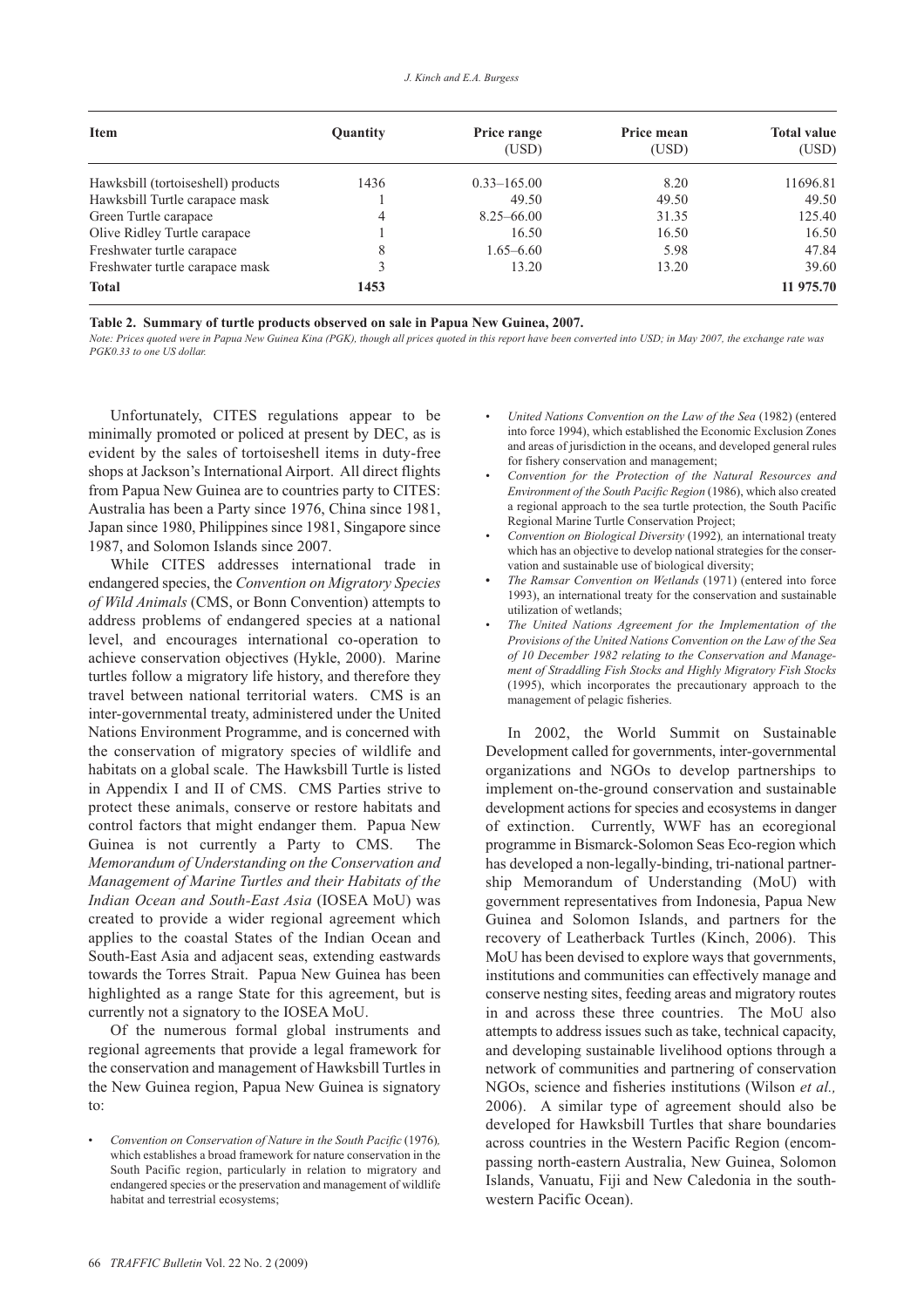# **RESULTS AND DISCUSSION**

The tortoiseshell trade in Papua New Guinea is centred on the manufacture of jewellery and motifs (decorative designs or patterns, such as Chinese dragons or bird-ofparadise) for domestic sale particularly targeting the international tourist market. Across the eight provinces surveyed, 59 retailers were visited with 32 observed selling marine turtle products. During this survey, all craftsmen interviewed—with the exception of one artisan family—were also involved in the manufacture of marine shell jewellery and the production of wooden carvings.

A total of 1441 marine turtle and 12 freshwater turtle products was observed for sale in retail outlets during this study (Table 2); the trade in marine turtles comprised three species: Hawksbill, Green and Olive Ridley. Ornamental carapaces of Green (n=4) and Olive Ridley Turtles (n=1) were seen for sale in Madang and Morobe Provinces. However, it was the sale of Hawksbill Turtles that constituted 98.8% of the trade in marine turtles recorded across Papua New Guinea. This trade included 1436 tortoiseshell items, comprising 14 different products (Tables 3 and 4). All of these were counted separately (except for earrings which were counted as pairs). The majority were jewellery items (94.2%), particularly earrings (50.6%) and bangles (22.5%). Jewellery prices varied greatly depending on the craftsmanship and tortoiseshell quality (USD0.33-165.00). Some jewellery pieces, such as rings, were more elaborate and combined tortoiseshell set in silver and/or with the addition of pearls in the design (USD21.45–165.00).

### *Port Moresby, National Capital District*

Port Moresby, the nation's capital, was observed to be the main site of sale for Hawksbill Turtle products, contributing to 76.8% of the trade recorded during this survey. Of the sixteen retailers surveyed in the city, 12 were found to be selling Hawksbill Turtle products. Most of the trade (29.4%) was observed in Ela Beach market (which takes place on the last Saturday of each month). Five artisans at this market were selling a large variety of tortoiseshell jewellery products (n=369) for between USD3.30 and USD14.85. Also on sale at Ela Beach market was a selection of ornate tortoise shell motifs  $(n=51)$ , crafted from Hawksbill Turtle scutes into various designs of animals, birds and Chinese dragons. Prices for

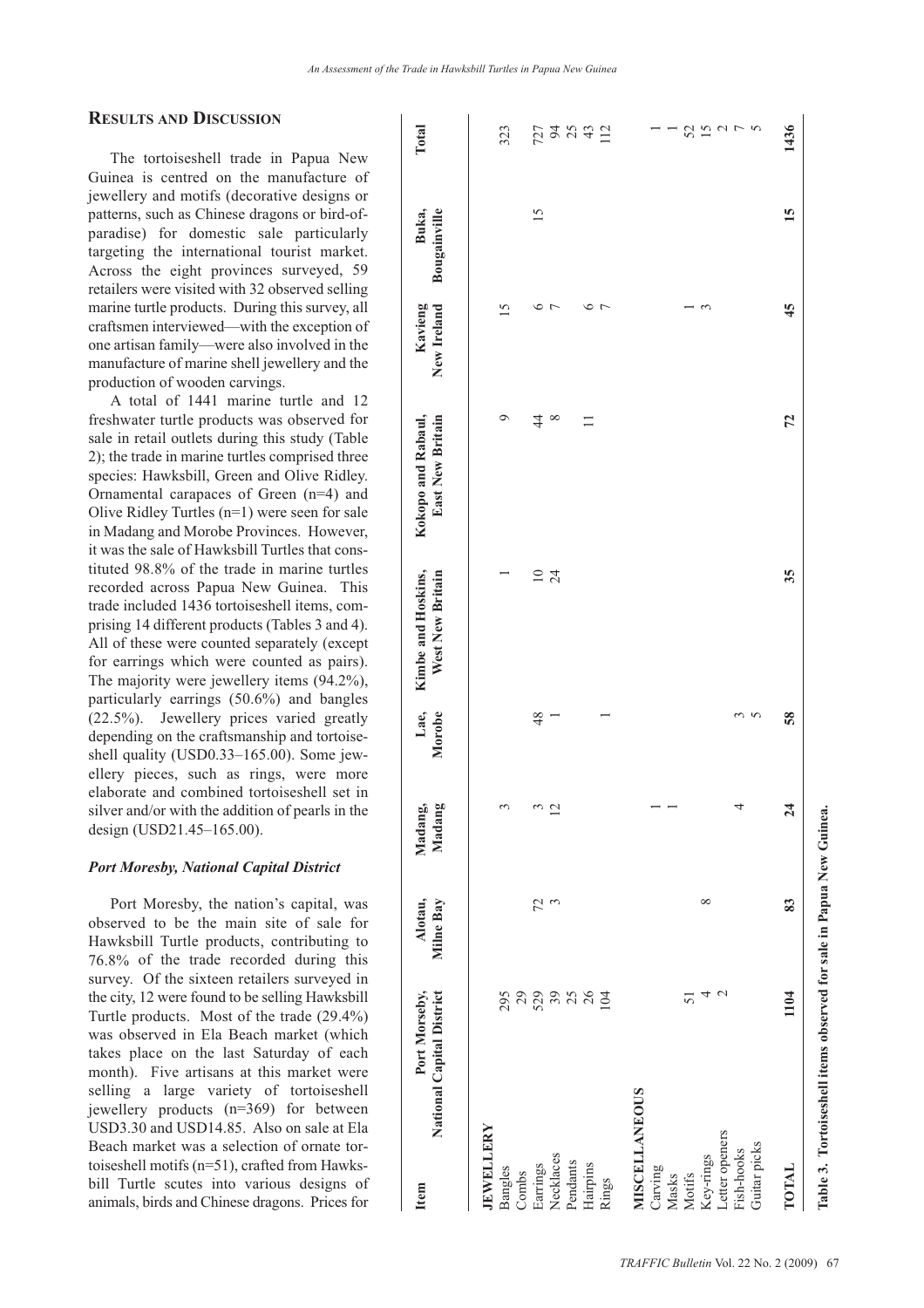

these motifs ranged from USD16.50 for a small animal design, to USD165 for a large Chinese dragon, which was one of the most expensive tortoiseshell products seen during this survey. The bird-of-paradise, a national symbol of Papua New Guinea, featured heavily in the designs of tortoiseshell motifs and jewellery items. Presumably, most of the items for sale at Ela Beach were targeted at the tourist market.

The tortoiseshell jewellery on sale in Port Moresby was sourced mostly from one artisan family based at Hula village, Central Province, approximately 2.5 hours drive to the east of Port Moresby. This family has been making tortoiseshell products for 15 years, and regularly sells tortoiseshell jewellery and other items at Ela Beach Market. They use between nine and 15 Hawksbill Turtles a month. Purchases of tortoiseshell for their handicrafts are by-products of the turtle meat fishery and trade. Hawksbill Turtles are also sourced from two turtle hunters in the village and tortoiseshell scutes are obtained from villagers in Abau to Fishermen Islands for USD9.90 per carapace or bundle of scutes. The family also supplies specialized jewellery to hotel gift shops, duty-free shops at Jackson's International Airport in Port Moresby, as well as taking orders from some supermarkets. They also take orders from departing tourists, often of Asian nationality, who are returning home from Papua New Guinea.

# *Alotau, Milne Bay Province*

Milne Bay Province has a history of traditional tortoise shell manufacturing for the production of lime sticks and earrings (particularly for Trobriand Island girls). Five retailers were visited, three of which were found to be selling tortoiseshell products. All jewellery items observed on sale in Alotau had been obtained from a travelling trader three years earlier, who had originally sourced the tortoiseshell earrings and necklaces from the artisanal family at Hula village in Central Province.

# *Madang, Madang Province*

Two hotel gift shops were observed to be selling Hawksbill Turtle products. Jewellery items seen on sale there had reportedly been obtained either from a local artisan based in Madang, from a travelling salesman who had sourced them from an artisanal family located at Kombe village in West New Britain Province, or from the Melanesian Arts handicraft shop in Lae, Morobe Province.

Whilst no tortoiseshell jewellery was observed on sale in the local markets, a market in the grounds of a resort offered several freshwater turtles (n=11, 15.5–24.8 cm curved carapace length (CCL), USD1.65–13.20), an Olive Ridley carapace (44.2 cm CCL, USD16.50, on sale for three years) and a Green Turtle carapace (44.2 cm CCL, USD26.40). Two masks made from the carapaces of a juvenile Hawksbill (33.2 cm CCL, USD49.50) and Green Turtle (39.8 cm CCL, USD66) were also observed. These masks were an artistic innovation not previously observed or known to this report's primary author, and were made by applying mud to the outside of the carapace and then painting Sepik mask designs.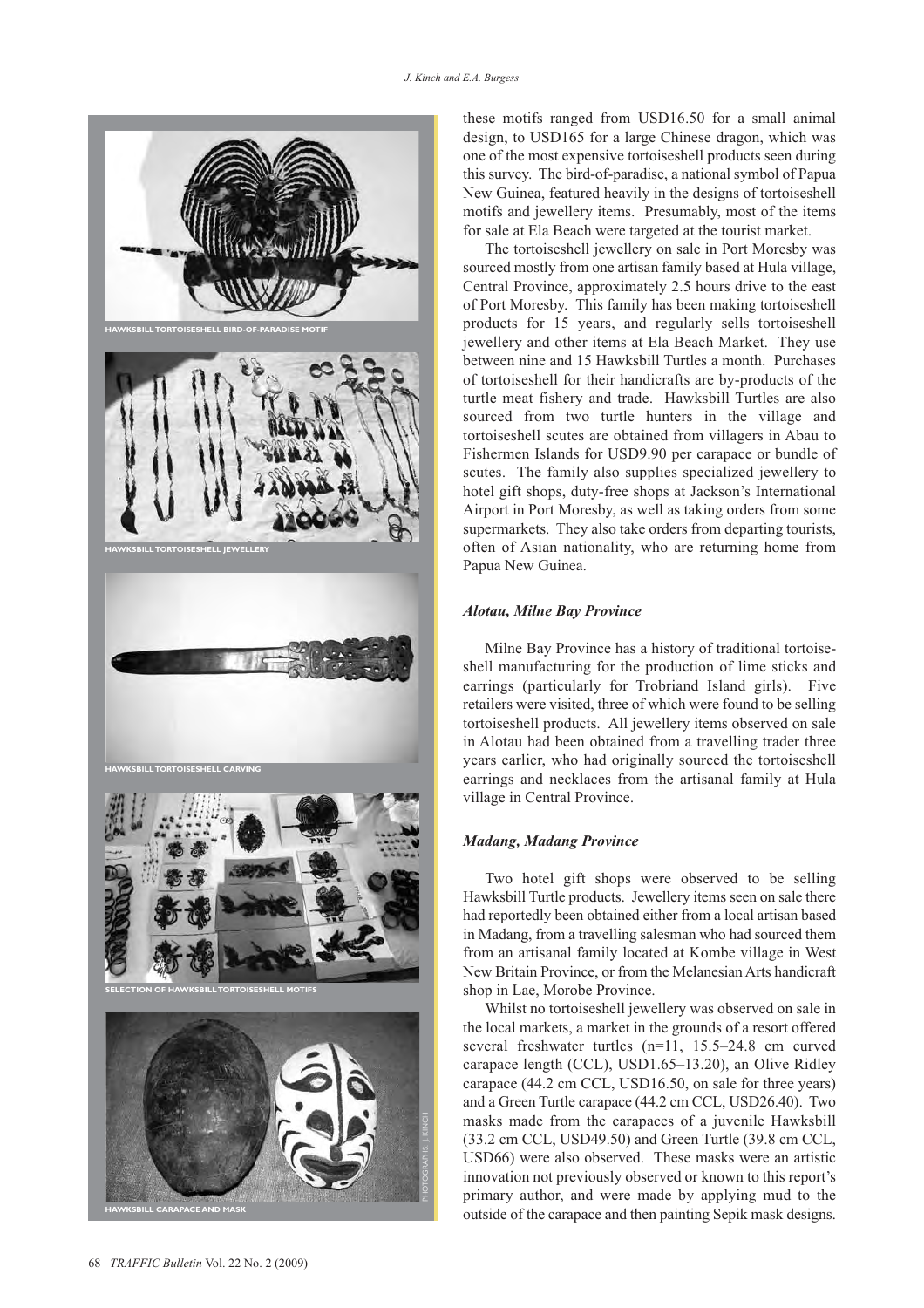# *Lae, Morobe Province*

In Lae, local artisans from Tami Island craft and sell 'traditional' fish-hooks from tortoiseshell. Jewellery items observed on sale were obtained from local artisans or travelling traders who had acquired them from other areas, notably from the artisanal family from Hula village in Central Province.

On display, but not for sale, at the Melanesian Arts handicraft shop was a stuffed Hawksbill Turtle (51.4 cm CCL), a juvenile Hawksbill carapace (19.2 cm CCL) and a Green Turtle carapace (44.8 cm CCL). The stuffed Hawksbill Turtle had reportedly been obtained from an Asian man who bought the item but was unsuccessful in taking it out of the country. A handicraft centre had one polished Green Turtle carapace on sale and an assortment of 48 pairs of earrings which were sourced from travelling traders from the artisanal family at Hula village, Central Province, and traders from Madang.

#### *Kimbe and Hoskins, West New Britain Province*

The tortoiseshell trade in West New Britain Province was centred around one artisanal family located at Kombe village. The artisan interviewed had been making tortoise shell jewellery since 2002, and used five to six Hawksbill Turtles a year. Four retail shops in hotel resorts were visited, though no marine turtle products were observed. The local market and stall at the domestic Hoskins Airport were the only retailers dealing in Hawksbill Turtle products. The market seller had 10 sets of assorted earrings and four necklaces displayed for sale, whilst the stall at the airport had 20 assorted necklaces and one bangle for sale.

#### *Kokopo and Rabaul, East New Britain*

Eight retail shops in hotel resorts were surveyed in Kokopo and Rabaul, though no Hawksbill products were observed. Two retailers at the local Kokopo market were selling tortoiseshell jewellery. Local artisans in East New Britain Province consisted of one artisanal family in Kokopo, who make tortoiseshell jewellery to supplement their income. This family sourced tortoiseshell from local fishers who catch Hawksbill Turtles for subsistence. A voluntary community centre which sold artefacts to finance its operational costs, was observed selling pieces of tortoiseshell jewellery. This centre occasionally bought tortoiseshell items from a Sepik man who lived in Rabaul.

# *Kavieng, New Ireland Province*

Artisans in New Ireland Province were located at Nusalik Island, just across from the provincial capital, Kavieng, which also hosts a popular tourist retreat. A family of artisans who sold tortoiseshell items to tourists visiting the island consisted of three women, who used three to four Hawksbill Turtle carapaces annually to craft their jewellery. These turtles were harvested from Tigak Islands by other family members. They also supply jewellery to two hotels and two shops in Kavieng.

A number of Green (39.8–102.9 cm CCL; n=28) and Hawksbill Turtle (34.2–61.8 cm CCL; n=15) carapaces were on display at the resort. These specimens had been supplied by Emriau Marine Products, which had obtained the carapaces from an auction of items that had been confiscated by the National Fisheries Authority. Various other resorts and hotels in the province also sold an assortment of jewellery items (USD5.61–24.75), which were also sourced from artisans from Nusalik Island.

#### *Buka, Autonomous Region of Bougainville*

Only one person was found to be selling Hawksbill Turtle products in Buka, capital of the Autonomous Region of Bougainville. This market vendor sources his tortoiseshell jewellery from visiting traders from the

| <b>Item</b>          | Quantity       | Price range (USD) | Price mean (USD) | <b>Total value (USD)</b> |
|----------------------|----------------|-------------------|------------------|--------------------------|
| <b>JEWELLERY</b>     |                |                   |                  |                          |
| <b>Bangles</b>       | 323            | $3.30 - 165.00$   | 7.97             | 2574.31                  |
| Combs                | 29             | $11.55 - 69.30$   | 15.38            | 446.02                   |
| Earrings             | 727            | $0.33 - 69.30$    | 4.74             | 3445.98                  |
| <b>Necklaces</b>     | 94             | $4.13 - 58.41$    | 8.82             | 829.08                   |
| Pendants             | 25             | 3.96-61.05        | 12.88            | 322.00                   |
| Hairpins             | 43             | $6.60 - 28.05$    | 8.99             | 386.57                   |
| Rings                | 112            | $2.31 - 31.02$    | 7.70             | 862.40                   |
| <b>MISCELLANEOUS</b> |                |                   |                  |                          |
| Carving              | 1              | 33.00             | 33.00            | 33.00                    |
| <b>Masks</b>         |                | 49.50             | 49.50            | 49.50                    |
| Motifs               | 52             | $16.50 - 165.00$  | 48.30            | 2511.60                  |
| Key-rings            | 15             | 3.96-49.50        | 12.66            | 189.90                   |
| Letter openers       | $\overline{2}$ | 4.95              | 4.95             | 9.90                     |
| Fish-hooks           | 7              | 10.89-17.49       | 14.85            | 103.95                   |
| Guitar picks         | 5              | 3.30              | 3.30             | 16.50                    |
| <b>TOTAL</b>         | 1436           |                   |                  | 11 780.71                |

**Table 4. Prices of tortoiseshell items observed for sale in Papua New Guinea.**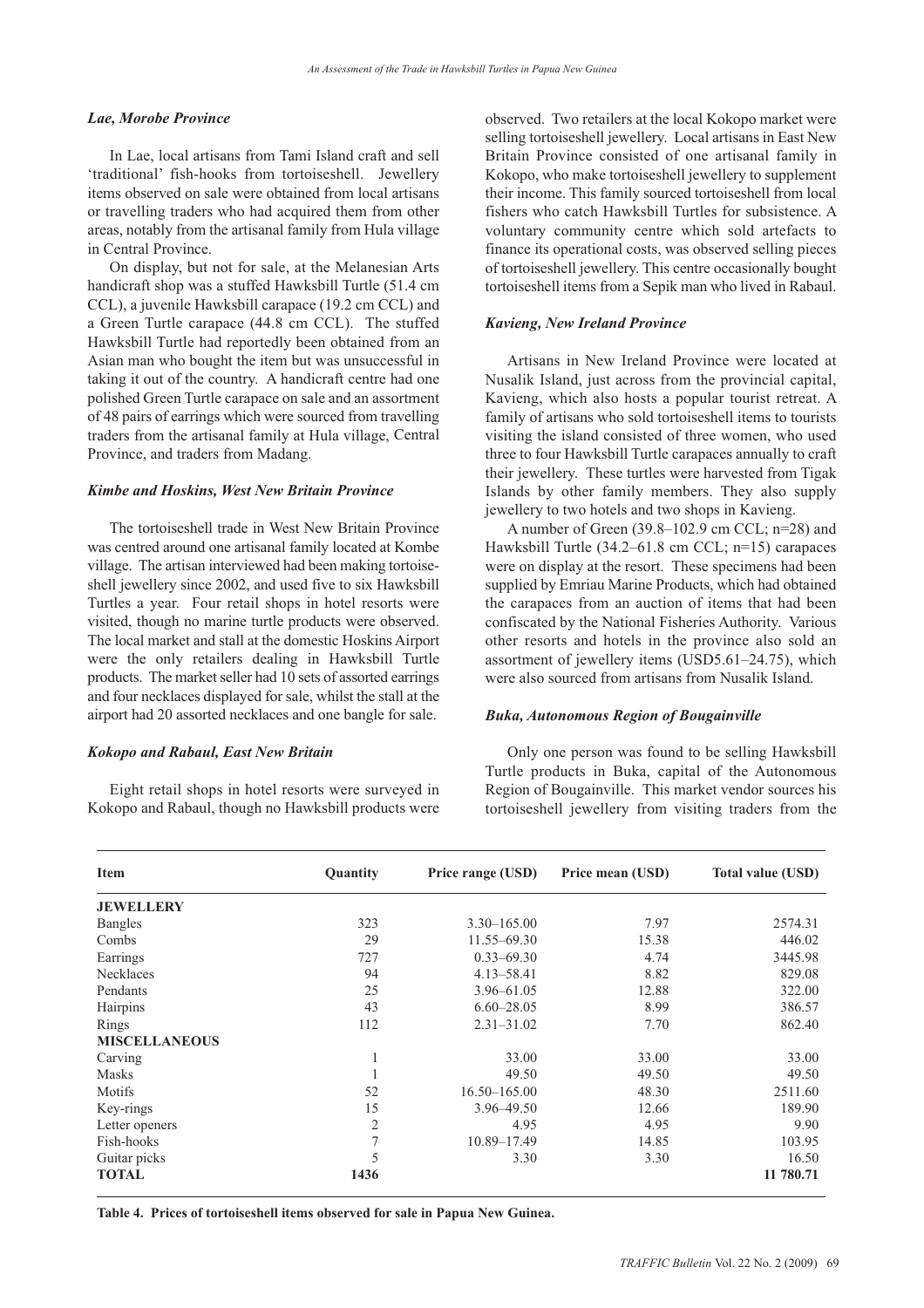| Year | <b>Destination Volume</b> |                | <b>Item</b>   | <b>Purpose</b> |
|------|---------------------------|----------------|---------------|----------------|
| 1976 | Australia                 | 6              | Carcass       | Not reported   |
| 1977 | Australia                 | 9              | Carcass       | Not reported   |
| 1977 | Australia                 | 1              | Carapace      | Not reported   |
| 1977 | Australia                 | 3              | Unspecified   | Not reported   |
| 1977 | <b>USA</b>                | 1              | Unspecified   | Not reported   |
| 1978 | Australia                 | 4              | Carcass       | Personal       |
| 1978 | Australia                 | 5              | Carapaces     | Personal       |
| 1978 | Australia                 | 3              | Leather items | Personal       |
| 1978 | UK                        | 4              | Carapaces     | Personal       |
| 1978 | UK                        | 1              | Leather items | Personal       |
| 1979 | Australia                 | 1              | Carcass       | Personal       |
| 1980 | <b>USA</b>                | 4              | Carvings      | Not reported   |
| 1989 | UK                        | 1              | Carapaces     | Personal       |
| 1990 | <b>USA</b>                | $\overline{2}$ | Carvings      | Not reported   |
| 1991 | Australia                 | 1              | Carapace      | Personal       |
| 1991 | New Zealand               | 1              | Carapace      | Personal       |
| 1993 | UK                        | 1              | Carvings      | Personal       |
| 1993 | New Zealand               | 1              | Carapace      | Personal       |
| 1993 | New Zealand               | 1              | Carvings      | Personal       |
| 1994 | Australia                 | 29             | Carvings      | Commercial     |
| 1994 | New Zealand               | 1              | Carapace      | Commercial     |
| 1994 | Unknown                   | 7              | Carapaces     | Commercial     |
| 1995 | Australia                 | $\overline{2}$ | Carvings      | Personal       |
| 1995 | Australia                 | 14             | Carvings      | Education      |
| 1996 | Australia                 | $\overline{2}$ | Carapaces     | Commercial     |
| 1996 | Netherlands               | 16             | Carvings      | Personal       |
| 1996 | <b>USA</b>                | 1              | Carapace      | Not reported   |
| 1997 | Australia                 | $\overline{2}$ | Carapaces     | Personal       |
| 1998 | Philippines               | 7              | Carvings      | Personal       |
| 1998 | <b>USA</b>                | 17             | Carvings      | Commercial     |
| 2001 | Australia                 | 1              | Carapace      | Personal       |
| 2001 | Australia                 | 1              | Carvings      | Personal       |
| 2001 | Australia                 | $\overline{2}$ | Carvings      | Personal       |
| 2004 | Poland                    | $\mathbf{1}$   | Carapace      | Not reported   |

**Table 5. Tortoiseshell gross exports from Papua New Guinea, 1976-2004.** *Source: UNEP-WCMC*

Solomon Islands. He usually buys 100 earrings, two to three times a year. The tortoiseshell jewellery on sale was originally manufactured on Malaita, Solomon Islands.

### **International trade from Papua New Guinea**

Statistics on Hawksbill tortoiseshell trade are derived from annual reports filed by CITES member States in fulfillment of their obligations under Article VIII of CITES, which states that each Party shall maintain records of trade in specimens of species included in the CITES Appendices. Since the Pacific Hawksbill Turtle has been listed in at least Appendix II since 1975, all records of international trade in Hawksbill Turtle should have been reported by Papua New Guinea under its obligation as a CITES Party. CITES annual reports recorded no evidence of substantial trade in turtle products directly from Papua New Guinea (Table 5). Between 1976 and 2004, six records document commercial exports of Hawksbill Turtle products, consisting of carapaces and carvings. Most exports of Hawksbill Turtles were to Australia and the USA as personal possessions.

The statistical database of the National Fisheries Authority reports 80 kg of tortoiseshell purchased by fishing companies in the country between 1995 and 1999. Since 1999, there have been no more recorded purchases or reported exports.

Recent surveys by the Japanese Wildlife Conservation Society (2004) amongst traders and artisans across Japan, found no decline in the production or sales of tortoiseshell but surprisingly there was no significant reduction in reported stocks held by traders. This finding suggests that tortoiseshell was potentially being obtained from sources other than the reported stocks, with Singapore appearing to be the gateway for illegal shipments of tortoiseshell (and products) from Indonesia and other Asian countries to Japan (JWCS, 2004). It is possible that tortoiseshell is being taken out of Papua New Guinea illegally, as it is reported that beche-de-mer (dried sea cucumbers) is purchased by Asian nationalities (mostly Malaysians and Chinese) working on logging and fishing vessels (Kinch, 2004; Kinch *et al.,* 2007). It may also be possible that tortoiseshell is being sold in Indonesia's Papua Province (western half of New Guinea island through Vanimo in Papua New Guinea's West Sepik Province to the Indonesian city of Jayapura). This requires further investigation, as East Sepik and West Sepik (also called Sandaun) Provinces were not visited during this assessment.

# **CONCLUSIONS**

The trade in Hawksbill Turtles continues in coastal towns throughout Papua New Guinea. The trade is mainly in the form of tortoiseshell jewellery or motifs, which supply a domestic market and potentially target international tourists as buyers. An increase in tourist purchases could motivate an increase in Hawksbill Turtle harvest to supply tourists with tortoiseshell products, with possible increases in production in the Central, Madang, New Ireland and Milne Bay Provinces. The issue of increased trade in raw scutes is also a possibility for Western and the two Sepik provinces.

In 2007, trade in Hawksbill Turtles was taking place throughout Papua New Guinea although the level of trade appeared to be low with a slow turnover. The nation's capital, Port Moresby, was observed to be the location of sale of the majority of Hawksbill Turtle products during this survey. Dealers and artisans appeared to source Hawksbill Turtles mainly from subsistence or opportunistic catches. However, the level of this take remains unquantified. Furthermore, most of the products observed in Papua New Guinea were manufactured by just a few artisanal families, which then distribute their products in coastal towns across the country.

When compared with the level of trade and supply to Viet Nam (Duc and Broad, 1995; TRAFFIC Southeast Asia-Indochina, 2004; van Dijk and Shepherd, 2004) and some locations in the Caribbean (Bräutigam and Eckert, 2006), the trade in Papua New Guinea is negligible on a global scale. Strengthening national legislation to protect marine turtles, along with increasing the education of buyers, particularly foreign tourists, sellers and relevant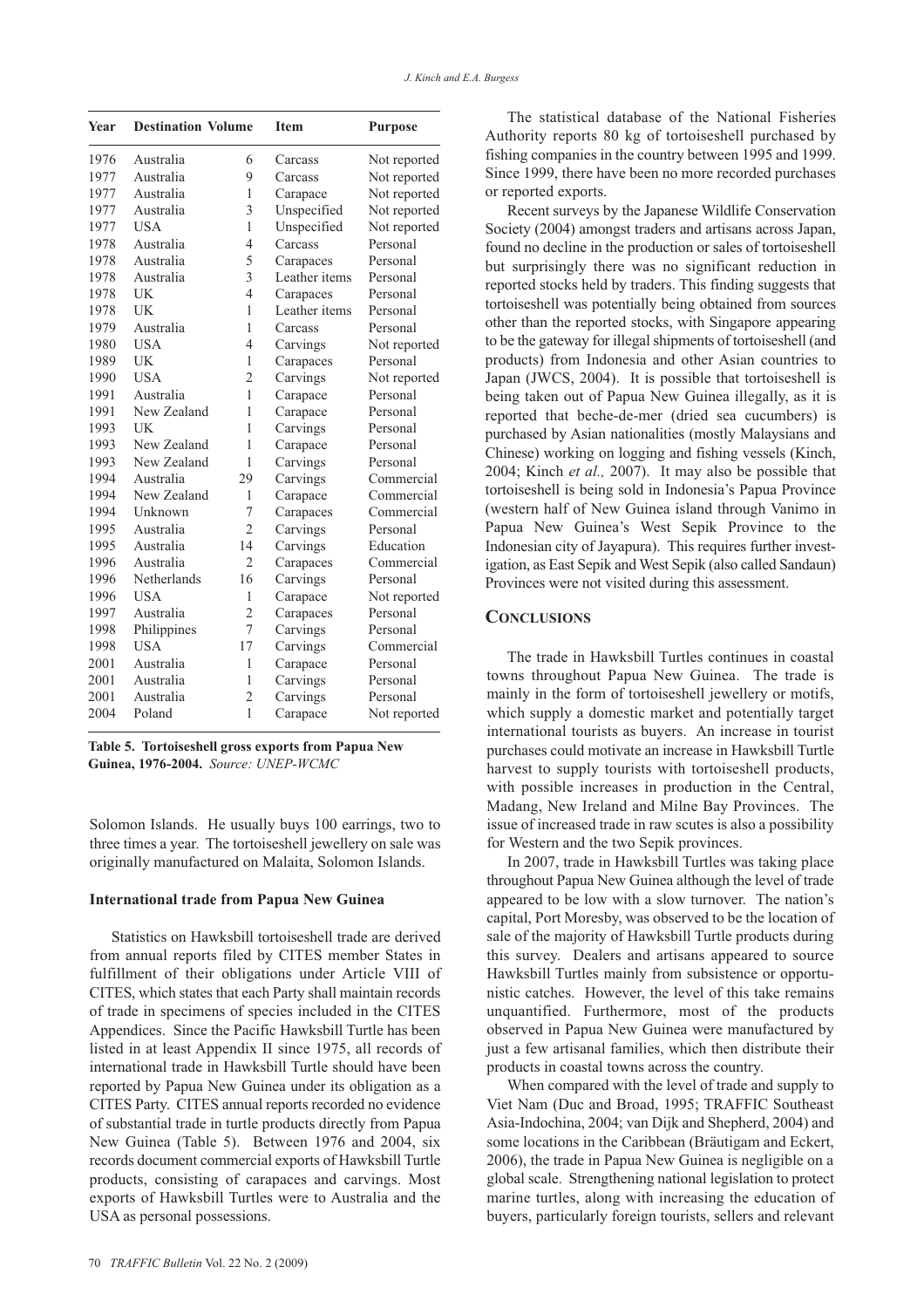authorities, would contribute greatly to the conservation of marine turtle populations in the Western Pacific Region (encompassing north-eastern Australia, New Guinea, Solomon Islands, Vanuatu, Fiji and New Caledonia in the south-western Pacific Ocean).

### **RECOMMENDATIONS**

Even though the trade in tortortoiseshell products in Papua New Guinea is considered minor, management efforts should be strengthened, particularly the roles and responsibilities of DEC, which is the designated authority tasked with managing Papua New Guinea's marine turtle resources. Thus the following recommendations are made to DEC:

- • Implement an education and awareness programme in conjunction with the Tourism Promotion Authority and airlines that service Papua New Guinea (national airlines Air Nuigini and Airlines PNG, and their respective codeshare partners, QANTAS and Virgin Blue). This could entail the distribution of pamphlets and the placement of signs in gift and artefact shops, local markets and at Jackson's International Airport (and other airports that are planned to open in the future to accept international flights);
- • Implement an education and awareness programme for government officers, including Customs officials, as well as general campaigns for the public;
- • Seek funding and technical support to implement and enforce CITES regulations effectively;
- • Seek funding and technical support to review the status of the Hawksbill Turtle in Papua New Guinea and change its status to a 'Protected Species' under the *Fauna (Protection and Control) Act* (1966) if deemed applicable;
- •Increase government participation in regional agreements that provide an operational basis for a unified, science-based and multilateral response to the manage ment, recovery and sustainable use, whether extractive or non-extractive, of marine turtles in the Western Pacific Region;
- • Conduct an assessment of the subsistence and semicommercial take to quantify and characterize marine turtle exploitation at the local, provincial and national level, including trade and marketing patterns, and the importance to livelihoods of the income derived from marine turtle exploitation;
- • Provide support for the establishment of marine turtle monitoring programmes that aim to protect nesting and foraging areas, as well as limiting the take of animals and eggs;
- • Implement an outreach strategy for the general public, with the aim of increasing awareness and appreciation of marine turtles, turtle conservation and sustainable management.

Finally, since Hawksbill Turtles in Papua New Guinea are known to migrate to neighbouring countries, and in the interests of further understanding the tortoiseshell trade and the general impacts of harvesting, a similar trade assessment in the Solomon Islands, Vanuatu and Fiji should be conducted. Trade should also be investigated in West Papua, Indonesia, to determine any cross-border trade.

# **ACKNOWLEDGEMENTS**

The authors would like to thank the following institutions and staff in Papua New Guinea for their assistance during the assessment: Department of Environment and Conservation, National Fisheries Authority, WWF, The Nature Conservancy (TNC), Conservation International, and Motupore Island Research Centre of the University of Papua New Guinea, Port Moresby, National Capital District; Mahonia na Dari and TNC in Kimbe Bay, West New Britain; WWF and TNC in Madang, Madang Province, and National Fisheries College in Kavieng, New Ireland Province. Provision of financial assistance by The Department of the Environment, Water, Heritage and the Arts in Australia to conduct this survey is also acknowledged.

### **REFERENCES**

- Balazs, G. (1983). Sea turtles and their traditional use in Tokelau. *Atoll Research Bulletin*, No. 279.
- Boucher, B. and Mannan, N. (2002). Metabolic effects of the consumption of *Areca catechu*. *Addiction Biology*. 7:103–110.
- Bräutigam, A. and Eckert, K. (2006). *Turning the Tide: Exploitation, Trade and Management of Marine Turtles in the Lesser Antilles, Central America, Colombia and Venezuela*. TRAFFIC International, Cambridge.
- Dijk, P. van, and Shepherd, C. (2004). *Shelled out? A Snapshot of Bekko Trade in Selected Locations in South-east Asia*. A report prepared for TRAFFIC Southeast Asia, Selangor, Malaysia.
- Duc, L. and Broad, S. (1995). Exploitation of Hawksbill Turtles in Vietnam. *TRAFFIC Bulletin.* 15(2):77–82.
- Edge-Partington, J. (1890–1898). *An Album of the Weapons, Tools, Ornaments, Articles of Dress of the Natives of the Pacific Islands.* 3 Volumes. Holland Press, London.
- Eley, T. (1988). Hunters of the reef: the marine geography of the Kiwai, Papua New Guinea. Unpublished Ph.D. thesis. University of California, Berkeley.
- Groombridge, B. and Luxmoore, R. (1989). *The Green Turtle and Hawksbill (Reptilia: Cheloniidae): World Status, Exploitation, and Trade*. CITES Secretariat, Lausanne, Switzerland.
- Hirth, H. (1971). *South Pacific Islands: Marine Turtle Resources.* Report prepared for the Food and Agriculture Organisation, Rome, Italy.
- Hirth, H. and Rohovit, D. (1992). Marketing patterns of Green and Hawksbill Turtles in Port Moresby, Papua New Guinea. *ORYX.* 26(1):39–42.
- Hykle, D. (2000). The Convention on Migratory Species and marine turtle conservation. In: Pilcher, N. and Ismail, G. (Eds). *Sea Turtles of the Indo-Pacific: Research, Management and Conservation.* Pp.356–361. ASEAN Academic Press, London.
- Huxley, J. (1936). *T.H. Huxley's Diary of the Voyage of H.M.S. Rattlesnake.* Periodicals Service Co (June 1936).
- IUCN (2009). *2009 IUCN Red List of Threatened Species. Version 2009.1*. www.iucnredlist.org. Downloaded on 4 June 2009.
- JWCS (Japanese Wildlife Conservation Society) (2000). *Hawksbill Trade Revived? Analysis of the Management System of Domestic "bekko" Trade in Japan*. Report prepared for the Japanese Wildlife Conservation Society, Tokyo, Japan.
- JWCS (Japanese Wildlife Conservation Society) (2004). *Summary Report of Migration to Illegal Market: Japanese Market of Hawksbill Turtleshell in a State of No Control.* Report prepared for the Japanese Wildlife Conservation Society, Tokyo, Japan.
- Johannes, R. (1986). *A Review of Information on the Subsistence Use of Green and Hawksbill Turtles on Islands under United States Jurisdiction in the Western Pacific Ocean.* Administrative Report, SWR-86-2. Report prepared for the National Marine Fisheries Service, Terminal Island, California, USA.
- Kinch, J. (1999). *Economics and Environment in Island Melanesia: A General Overview of Resource Use and Livelihoods on Brooker Island in the Calvados Chain of the Louisiade Archipelago, Milne Bay Province, Papua New Guinea*. Report prepared for Conservation International, Port Moresby, Papua New Guinea.
- Kinch, J. (2001). Social evaluation study for the Milne Bay Community-Based Coastal and Marine Conservation Program. Report to the United Nations Development Program (Papua New Guinea/99/ G41), Port Moresby, Papua New Guinea.